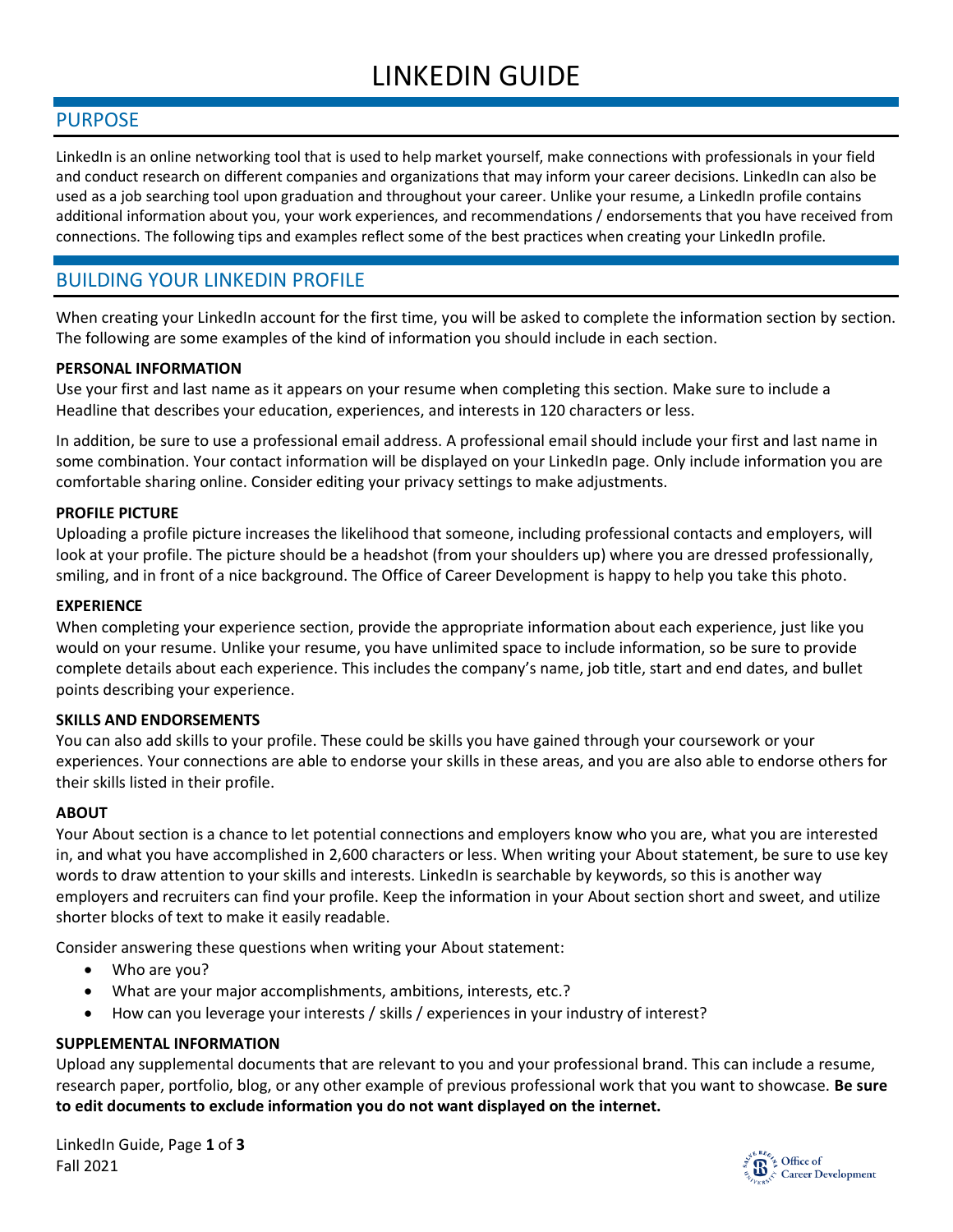### QUICK TIPS FOR YOUR LINKEDIN PROFILE

When creating your LinkedIn account for the first time, you will be asked to complete the information section by section.

### **MANAGE YOUR PRIVACY SETTINGS**

Only provide information that you are comfortable sharing on the internet when creating your account.

### **TURN OFF NOTIFICATIONS TO YOUR NETWORK WHILE BUILDING YOUR PROFILE**

If you leave this setting on, any time you make any edits to your account, your LinkedIn connections will receive a notification that your profile has been updated.

### **DON'T IMPORT YOUR ADDRESS LIBRARY FROM YOUR EMAIL**

When creating your account, you will be asked if you would like to import your contacts. This option will send a generic invitation email to your entire address book. There are other features you can utilize once you've created your account to connect with colleagues and send a personalized message with your invitation.

### **CREATE A PERSONALIZED URL**

Create your URL by clicking "Edit your public profile & URL". Remember to keep the URL professional and include your first and last name. For example, www.linkedin.com/in/josephsmith

### ENHANCING YOUR LINKEDIN PROFILE

After building your profile, there are several other areas of your LinkedIn that you may want to consider utilizing to provide additional information about your interests and learn more about potential industries or organizations. Doing this will also help you to establish connections with other professionals who have similar interests or skills.

### **SELECT YOUR INTERESTS**

This feature allows LinkedIn to make connection and group suggestions to you based on the information you have provided. It also allows employers to see what you are passionate about. Think critically about what interests you share, as some areas can be considered controversial and could potentially screen you out for a position.

#### **CHOOSE AN INDUSTRY**

If you have a particular industry that you are interested in, this can be a great way to allow LinkedIn to filter out information for relevant jobs and posts that appear on your home page and in your suggestions. It can also help employers and recruiters who are searching within a specific industry find your profile.

### **FOLLOW ORGANIZATIONS, COMPANIES AND SCHOOLS THAT INTEREST YOU**

The organizations you follow will appear on your home page, and you will be able to see their most up to date information. This can be especially helpful when looking to see if there are any job openings at a particular company.

### **KEEP YOUR PROFILE UP TO DATE AND PROOFREAD**

As you work in new jobs or internships, have new volunteer experiences, or develop new skills, be sure to update your LinkedIn accordingly. Also, make sure you proofread all your information each time you update.

#### **ACCOMPLISHMENTS**

If you have minimal experiences and/or wish to highlight other achievements, adding a section to showcase your accomplishments is a great way to stand out to recruiters. Accomplishments can include courses, projects, test scores, honors, awards, etc., and can be found under "Add section"  $\rightarrow$  "Accomplishments."

LinkedIn Guide, Page **2** of **3** Fall 2021